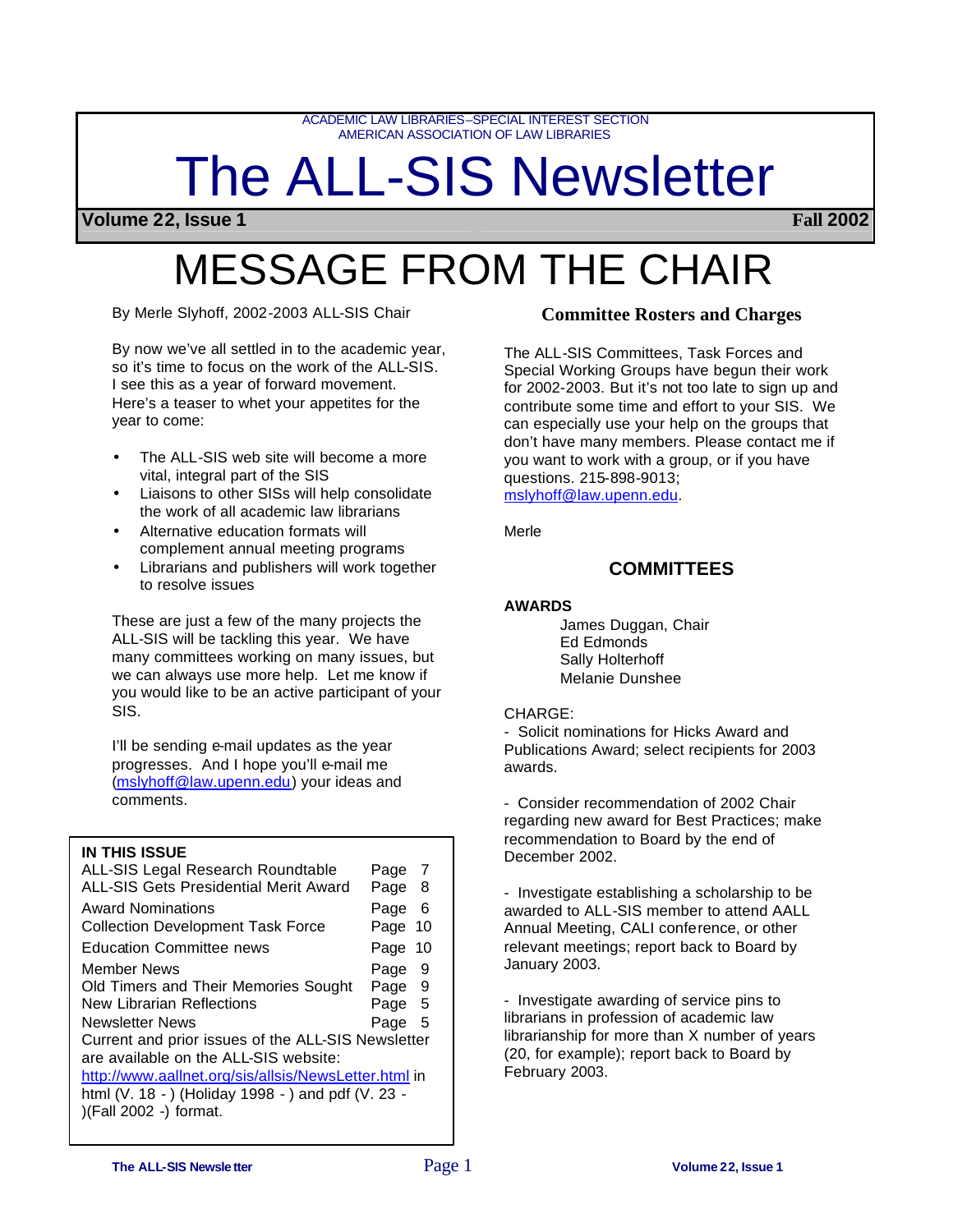## **BYLAWS**

Pam Williams, Chair

#### CHARGE:

- Review bylaws for inconsistencies.
- Follow through with 2002 bylaws change

- Send new version to ALL-SIS newsletter, webmaster; follow through with AALL Bylaws Committee.

## **CONALL/MENTORING**

Ruth Levor, Chair Jennifer Murray Julia Wentz Jennifer Sekula Carol Bredemeyer Victoria Williamson Eileen Santos

## CHARGE:

- Plan CONALL event for 2003 meeting; set up mentoring for 2003. Incorporate the following: ribbon or like to identify CONALL members; the Tuesday reception will be to honor awards recipients as well as CONALL/Mentoring members, including introductions at reception; possibly "formalized" mentoring session before reception.

## **CONTINUING STATUS/TENURE**

Robert Hu, Chair Richard Humphrey Susan Lewis-Somers Leah Sandwell-Weiss Maureen Eggert

## CHARGE:

- Identify existing policies and put on web page.

- Investigate status of the University of New Mexico survey.

## **DIRECTORS BREAKFAST**

Penny Hazelton, Chair

## CHARGE:

- Plan Directors Breakfast, working with West (sponsor) and hotel.

- Plan breakfast program.

## **PROGRAMS**

Carole Hinchcliff, Co-Chair Ajaye Bloomstone, Co-chair Ted Potter Camille Broussard Carol Grant

#### CHARGE:

- Solicit program proposals for 2003 Annual Meeting.

- Work with program coordinators to meet AALL deadlines.

- Work with PR Committee to promote programs to membership.

## **LEGAL RESEARCH**

Beth Smith, Chair Jennifer Murray Joe Custer Deb Person Sibyl Marshall

## **CALI Subcommittee**

Kit Krelick, Chair Pat Fox Kristina Niedringhaus Shaun Esposito

## **Advanced Legal Research Web Sourcebook Subcommittee**

Wendy Scott, Chair Maureen Garmon Joe Custer Maureen Eggert Kit Krelick Rob Truman

#### CHARGE:

- Identify areas for development; work with Education Task Force.

- Legal Research projects identified and to be worked on in 2003 include Library Exhibits (Sibyl Marshall), state-by-state access to legal information, job descriptions, online catalogs.

- Coordinate work of subcommittees; set deadlines with them for specific projects.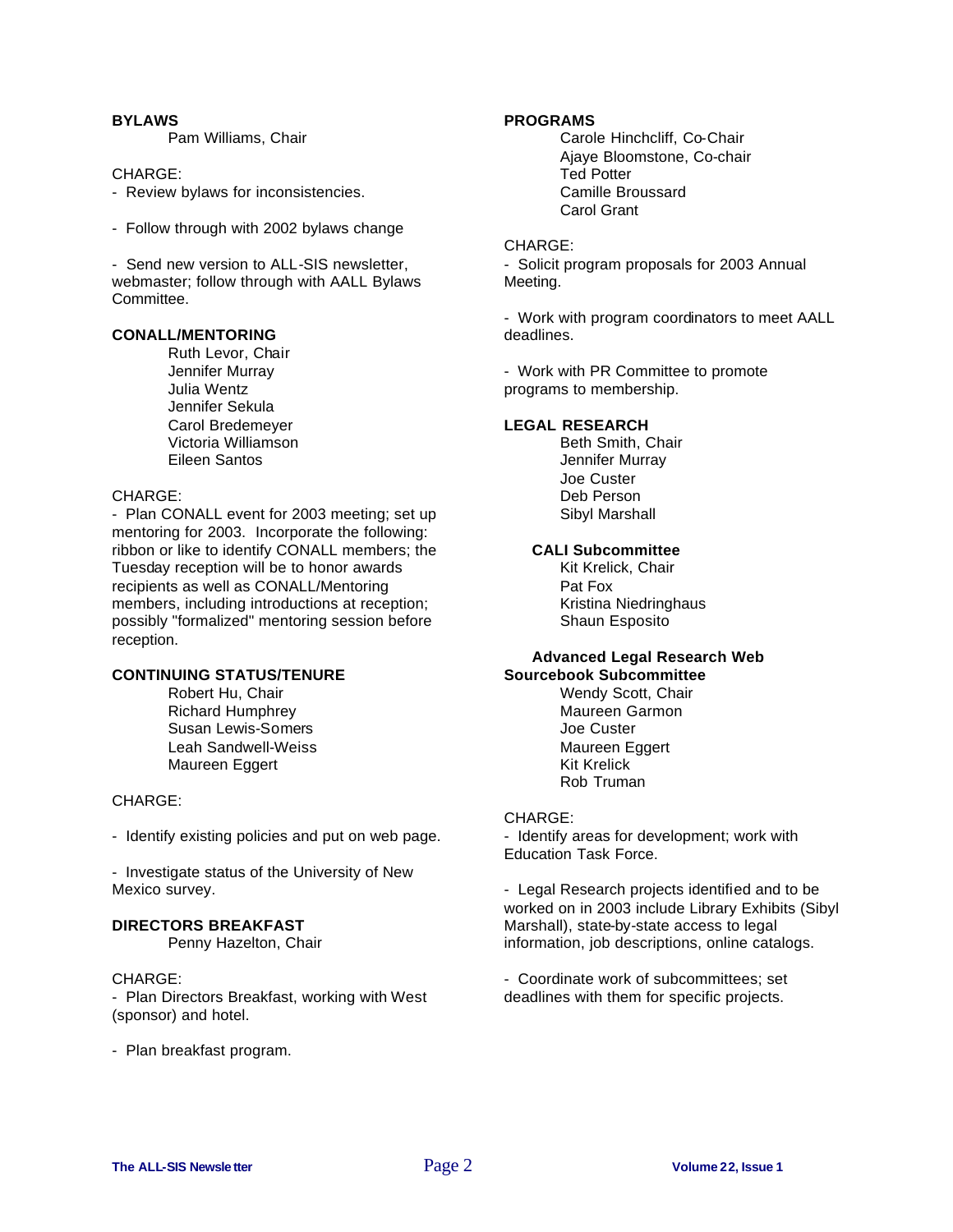## **LOCAL ARRANGEMENT**

Kristin Cheney, Chair Kara Phillips

## CHARGE:

- Make arrangements for Tuesday evening ALL-SIS reception.

- Work with Lexis (reception sponsor).

- Work with Awards Committee and CONALL/Mentoring Committee to arrange for their events at the reception.

## **MEMBERSHIP**

Arturo Torres, Chair Erika Wayne Sue Burch Mariorie Crawford Victoria Williamson

## CHARGE:

- Establish liaisons to TS-SIS, CS-SIS and RIPS-SIS; establish guidelines for liaisons.

- Work with Mentoring Committee to establish mentoring program.

- Write short piece for AALL Spectrum SIS column on benefits of membership in ALL-SIS.

## **MIDDLE MANAGERS BREAKFAST**

Joyce Manno Janto, Chair

## CHARGE:

- Plan Directors Breakfast, working with West (sponsor) and hotel.

- Plan breakfast program.

## **NEWSLETTER**

Shaun Esposito, Chair Leah Sandwell-Weiss Deb Person Victoria Williamson

## CHARGE:

- Identify areas to be covered in newsletter.
- Create electronic newsletter in pdf format.
- Create columnists.

- Create committee columns (all committee chairs are expected to submit at least one column during the year).

## **NOMINATIONS**

Mila Rush, Chair Ann Puckett Anne Teller

## CHARGE:

- Solicit candidates for 2003-04 slate.

- Compile previous slates for archives.

## **PUBLIC RELATIONS**

Amy Osborne, Chair Erika Wayne

## CHARGE:

- Set up ALL-SIS table in exhibit area and in CONELL Marketplace.

- Work with webmaster to have brochure put on web page.

- Work with CONALL/Mentoring to promote their work.

- Work with Meeting Local Arrangements chair to promote Tuesday evening reception.

- Promote business meeting/breakfast.

- Work with Program Committee to promote programs for 2003 Annual Meeting.

## **RELATIONS WITH VENDORS**

Nancy McMurrer, Chair Stephanie Edwards

## CHARGE:

- Monitor vendor issues as they affect academic law libraries.

- Work with relevant TS-SIS committees and CRIV.

- Investigate specific publishers to determine if the SIS can provide any information to them regarding how it's used, etc.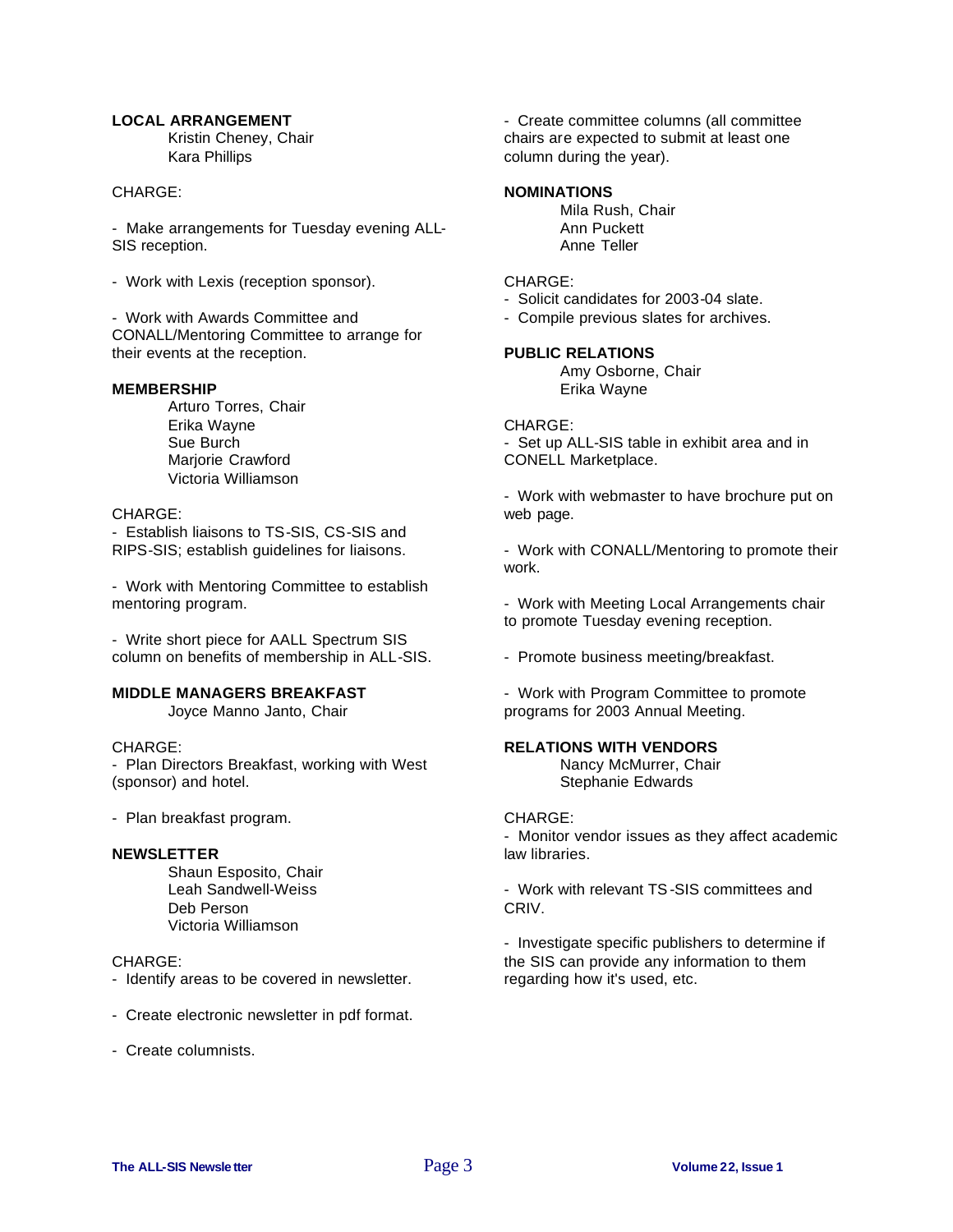## **STATISTICS**

Leonette Williams, Chair Margaret Duczynski

## CHARGE:

- Investigate ARL and local statistics.
- Work with liaison Pauline Aranas.

- Work on setting definition guidelines for statistics.

## **STRATEGIC PLAN**

Mark Bernstein, Chair Gary Hill Larry Myers Tom French Suzanne Cassidy Teresa Cristina Stanton Leah Sandwell-Weiss

## CHARGE:

- Work with Website Committee get the finalized strategic plan on the ALL-SIS web page.

- Function as resource for Executive Board as they write implementation stage of plan.

## **WEBSITE**

David Burch, Chair Leah Sandwell-Weiss

## CHARGE:

- Keep ALL-SIS website current.
- Check for dead links, etc. on a regular basis.
- Serve on the Web Content Task Force.

## **SPECIAL WORKING GROUP**

## **VISITING LIBRARIAN PROJECT**

Richard Leiter, Chair Carole Hinchcliffe Bob Nissenbuam Valerie Weiss

## CHARGE:

- Identify libraries that will participate in program.

- Put libraries and their policies on the web page.

- If this program is currently offered only to law firm libraries, extend to other law libraries.

- Work with chapters to establish visiting librarians.

## **TASK FORCES**

## **BNA TASK FORCE**

Suzanne Thorpe, Chair Rich Leiter Mike Whipple Mike Bernier Ex Officio

## CHARGE:

- Determine if the SIS can do anything to help resolve this issue.

- Work with consortia (NELLCO, COSELL, Mid-America, etc.) to see what they have done.

- Set up a meeting with BNA staff to be held during AALS in Washington D.C.

## **EDUCATION**

Steve Hinckley, Chair Barbara Monroe Merle Slyhoff Scott Childs

## CHARGE:

- Investigate alternative education resources other than attending AALL meetings.

- Work with relevant committees, including Legal Research and Website Content.

## **WEB CONTENT & REDESIGN**

Dan Campbell, Chair David Burch Eric Young

## CHARGE:

- Redesign web page to make it more dynamic.

- Work with relevant committees, especially the Education TF, to determine new information that should be on web page.

## **SUPPORT FOR LAW JOURNALS**

Paul George, Chair James Duggan Will Haines Kathleen McLeod Lisa Peters Merle Slyhoff Duane Strojny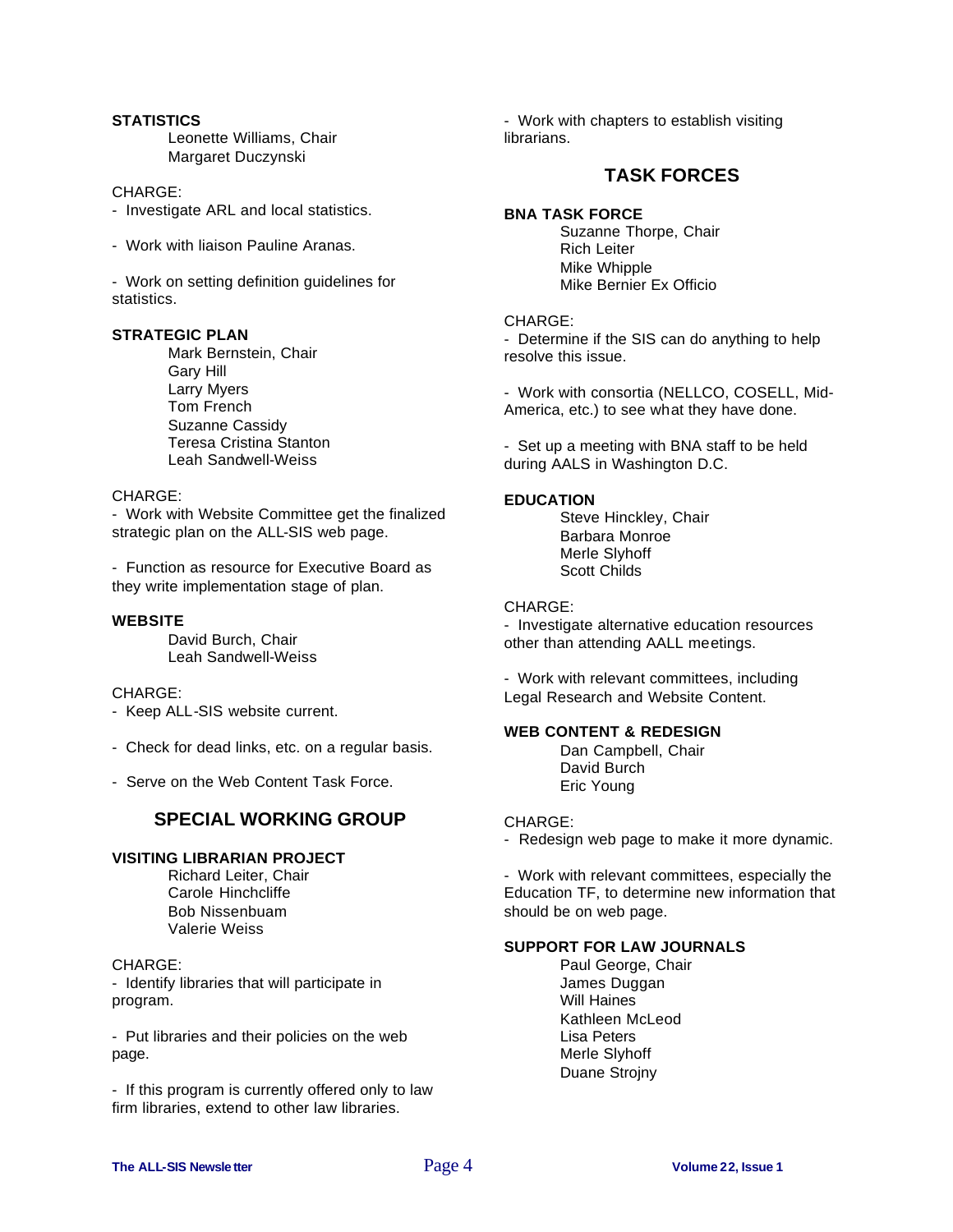## CHARGE:

- Continue work as charged last year.

- Determine what information can be posted to web.

- Create list of contact names for libraries for the web page.

- Develop program for 2003 Annual Meeting, plus handout of "tips" that would be posted to the ALL-SIS list.

## **COLLECTION DEVELOPMENT**

Margaret Maes Axtmann, Chair Pam Deemer Shaun Esposito Anne Klinefelter Marguerite Most Sally Wise Doug Lind Richard Humphreys

## CHARGE:

- Continue work as charged last year.

- Determine what information can be posted to the web; work with Web Committee to get items posted.

## **Newsletter News**

With this first edition of Volume 22 of the ALL-SIS Newsletter, paper copies of the Newsletter will no longer be mailed to section members. The Newsletter will now be available on the ALL-SIS website in both HTML and PDF formats. Members who wish to maintain a printed archival copy of the Newsletter may print out the PDF file to obtain a copy laid out in normal published newsletter style.

Deadlines for the remaining two issues of the ALL-SIS Newsletter are:

Spring Issue: January 31, 2003 Summer Issue: April 25, 2003

Please submit all articles and announcements to the ALL-SIS Newsletter editor.

## **Trials and Tribulations of a New Law Librarian By**

**Jennifer S. Murray, Research Librarian Gabriel and Matilda Barnett Information Technology Center and the Asa V. Call Law Library, University of Southern California**

*Note: This is the second in what is hoped will be a series of columns about the experiences of those new to the academic law librarianship profession—ed*.

I am often amazed at the amount of money spent by vendors to provide promotional items and sponsor various events at law schools. Now I should make clear that I am just as likely as anyone else to accept the free promotional items and facilitate these events. I have the obligatory vendor clock on my work desk. I have even been known to ask vendors to sponsor food and drink for legal research workshops. However, I cannot help but feel a twinge of guilt when I think about the money spent on these things. How many times would a third-world country's gross domestic product divide into the amount of money vendors spend on marketing? Yet, I realize that these vendor promotions and sponsorships are necessary both for the vendor and the recipient.

Marketing is a critical function for vendors. Because law schools provide vendors access to the next generation of attorneys who are going to use their products, they are a prime venue. And law schools also benefit from this relationship in that law students gain experience with tools that are arguably necessary for their future employment. When I began teaching online legal research to first year law students, I wonder if I was like a drug supplier getting them hooked on something that would later prove very costly. I now realize that as long as we promote awareness of cost-effective search techniques and free or low-cost alternatives, we are creating conscientious consumers. And law students are savvy enough not to be fooled by the hype. I am sure they view it as a win-win situation.

But is there a point where you draw the line? Is the packet of vendor peanuts I received the other day where the line should be drawn? I have yet to resolve this ethical quandary. I suppose that until I do, I will sit back and enjoy a nice cup of hot tea from a vendor's insulated mug. Every job has its perks, right?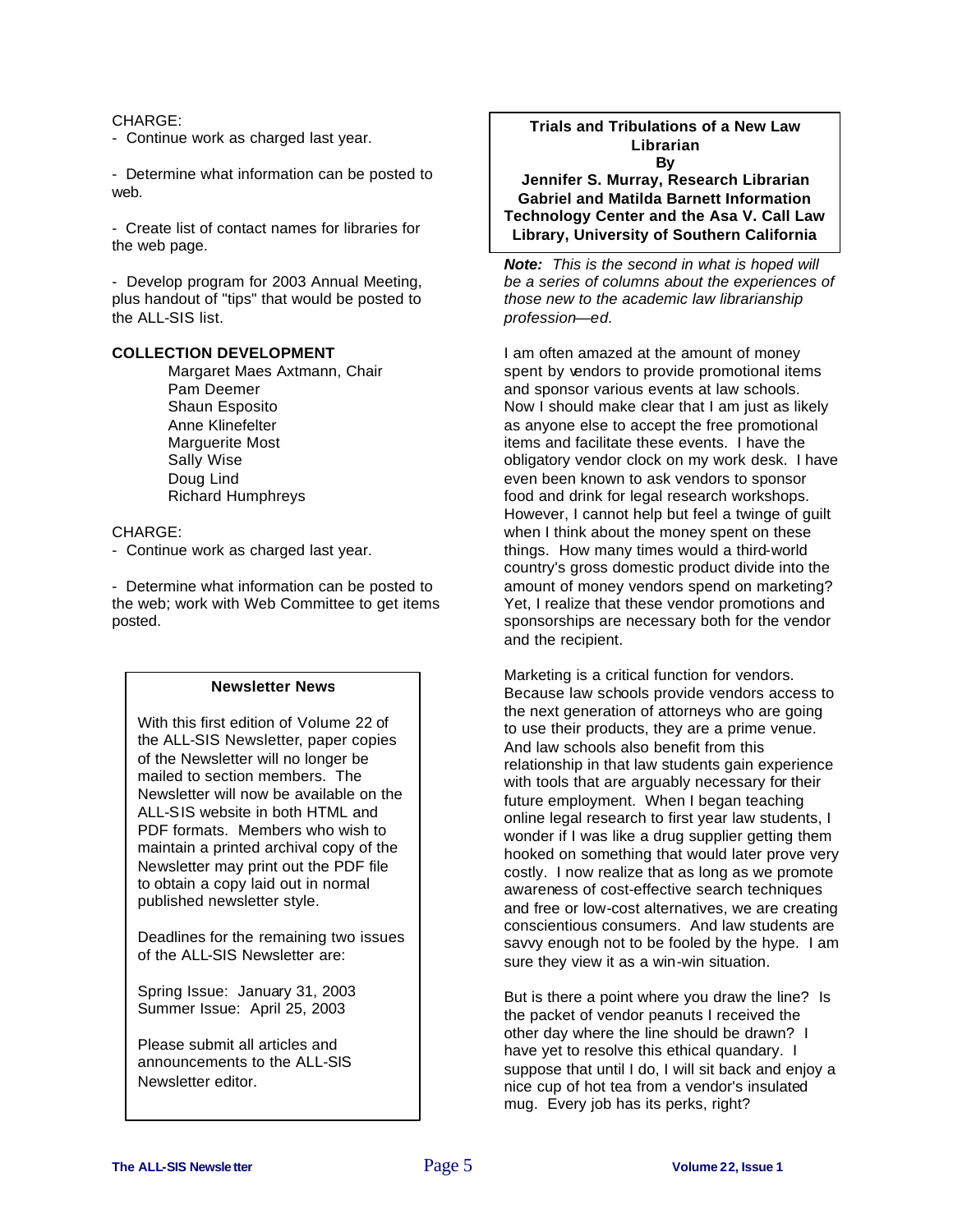## **ALL-SIS SEEKS NOMINATIONS FOR HICKS AND OUTSTANDING ARTICLE AWARDS**

The ALL-SIS Awards Committee (James Duggan, Melanie Dunshee, Ed Edmonds, and Sally Holterhoff) is now accepting nominations for the following two awards.

## **The Frederick Charles Hicks Award for Outstanding Contributions to Academic Law Librarianship**

recognizes an individual or group which has made outstanding contributions to academic law librarianship through continued efforts to improve law librarianship. The award, presented by the Academic Law Libraries Special Interest Section (ALL-SIS) of the American Association of Law Libraries, is named in honor of Frederick Charles Hicks, the first great American law librarian/scholar who was also the first academic law librarian to serve as president of AALL. Past recipients have included Penny Hazelton, Frank Houdek, and Dick Danner.

## **Criteria:**

- $\Box$  A nominee can be an individual or a group, and should exhibit extended and sustained contributions in one or more of the following areas:
- □ History of contributions to the field of law librarianship through research, publications and other activities displaying an active participation in the advancement of academic law librarianship;
- q Achievement in a particular area of academic law librarianship;
- □ Service to AALL;
- □ Service to the ALL-SIS.

## **Submission Procedure:**

Individuals may nominate themselves or others. Preference will be given to members of the ALL-SIS nominations must include:

- $\Box$  A letter of nomination, including the candidate's full name, title, and institution name and address. If the candidate is retired, include name, home address, and most recent former employer.
- $\Box$  A narrative supporting the nomination, to include a discussion of the candidate's contributions to academic law librarianship;
- $\Box$  A curriculum vitae of the candidate;
- $\Box$  The name and phone number of the nominating party.

The award will be presented annually at the discretion of the Awards Committee.

**Deadline:** All nominations must be received by February 3, 2003.

**The ALL-SIS Outstanding Article Award** honors section members for contributions to the enhancement of academic law librarianship through publishing. Articles published in any format in any publication other than *Law Library Journal* and *AALL Spectrum* during the year prior to the award qualify for consideration. Any aspect of academic law librarianship may be addressed. A plaque will be presented to the author or authors of the winning articles. The 2002 recipients of the award were Melissa M Serfass and Jessie L Cranford for their article, *Federal and State Court Rules Governing Publication and Citation of Opinions*, 3 Journal of Appellate Practice and Process 251 (Spring 2001).

## **Criteria:**

- q Article must be authored by an ALL-SIS member. For co-authored articles, at least one author must be a member of ALL-SIS.
- q Nominated articles for each year's award must have been published in the previous calendar year, i.e., 2002.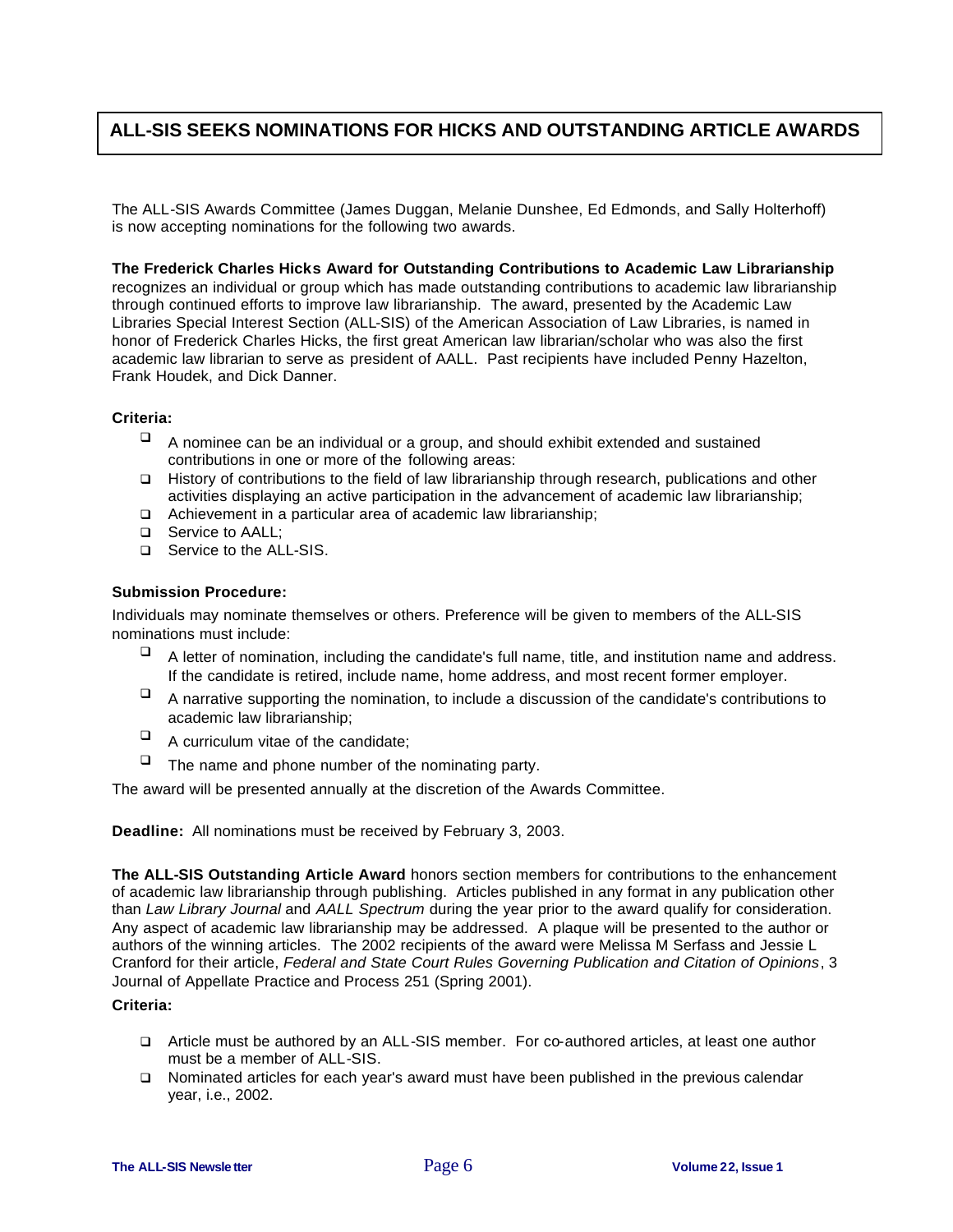- **q** Articles will be evaluated on:
	- o Relevance of topic to some aspect of academic law librarianship, including but not limited to public services, technical services, legal research or teaching;
	- o Quality of writing;
	- o Effectiveness of communication technique.
- q Articles may have appeared in any publication (paper or electronic) including AALL publications, chapter newsletters, non-AALL publications, or in-house publications.
- q When appropriate, awards will be presented for excellence in writing in different areas of academic law librarianship, such as technical services, public services, or administration.
- □ Awards will not be presented in a given year if the Committee does not feel submissions meet the award criteria.

## **Submission Procedure:**

- $\Box$  Articles for consideration must be sent electronically or in paper (5 copies) to the ALL-SIS Awards Committee chair.
- $\Box$  Articles may be submitted for consideration by any AALL member, including the authors.

**Deadline:** All nominations/submissions must be received by February 3, 2003.

Nominations/submissions for both awards may be sent to the ALL-SIS Awards Committee Chair, James E. Duggan, Southern Illinois University School of Law Library, Lesar Law Building, MC6803, Carbondale, IL 62901-6803. Questions can be directed to the chair at 618-453-8791 or duggan@siu.edu.

## **ALL-SIS Legal Research Roundtable in Orlando**

Those of you who attended the annual meeting in Orlando may remember that early Monday evening, July 22, 2002 was perhaps the busiest time of the convention with a host of SIS, Chapter and social events scheduled. Nevertheless a group of law librarians dedicated to legal research resisted other tempting options and met with the ALL-SIS Legal Research Roundtable. Energized by the music and smells from the huge Aspen party right across the hall, the roundtable group managed to have a very productive meeting.

The evening included both presentations and roundtable discussions. Pauline Aranas spoke about the intense involvement of law librarians at Vanderbilt in the required first year legal research course. Carol Hinchcliff spoke about legal research instruction at Ohio State, and Wendy Scott discussed activities of the 2001-2002 Task Force on Advanced Legal Research. After the presentations, the discussion focused on identifying effective teaching strategies and new techniques adopted in teaching. Several participants mentioned that they had found having students work in small groups or teams an effective strategy. One participant mentioned that he had found using "hot topics" for research problems more effective than other canned, recycled problems. Another insisted that too much reliance on power point had NOT been effective.

Participants also suggested topics for future legal research activities. Some ideas suggested were:

- Developing model research courses outside the traditional ALR structure
- Initiating librarian-faculty partnerships for research instruction
- Identifying methods to evaluate student research skills
- Hosting a threaded message board devoted to legal research
- Using the reference desk as a locus of research instruction

In the end, the roundtable meeting was the opportunity for a thought provoking exchange of experiences, successes and frustrations for librarians engaged in teaching legal research in a variety of venues--credit courses, required courses, informal one time sessions, or in "teachable moments." Submitted by Rosalie Sanderson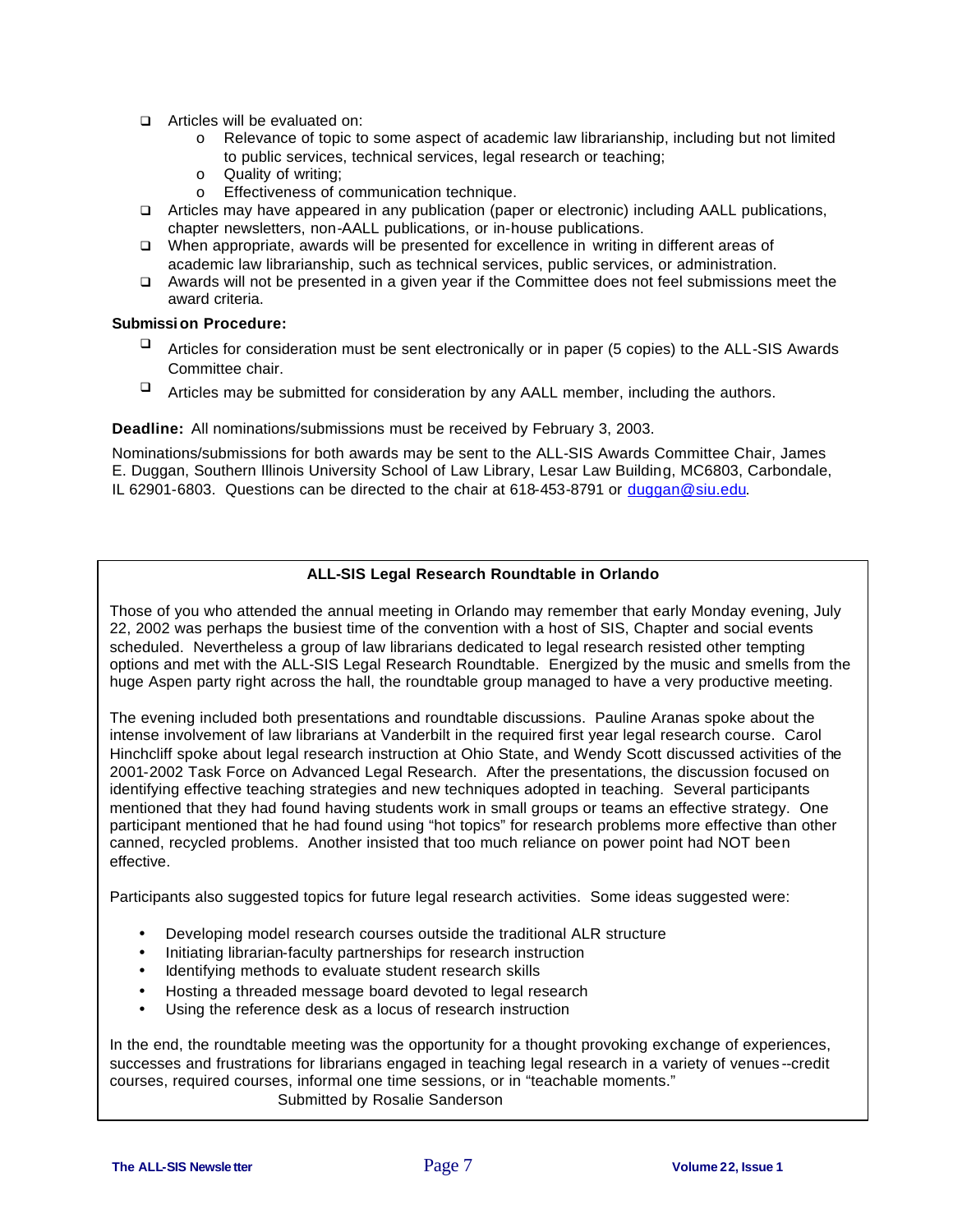## **ACADEMIC SIS RECEIVES PRESIDENTIAL MERIT AWARD FOR CALI COLLABORATION**

AALL President Barbara Bintliff presented the Academic Law Libraries Special Interest Section with a Presidential Certificate of Merit during the second Business Meeting of the AALL Annual Meeting in Orlando Florida. The award recognizes an innovative collaborative project the Section developed with the Center for Computer Aided Legal Instruction. The Section was cited for its contribution in furtherance of the AALL Strategic Plan, Direction 1, Outcome D, Initiative 2 (partnerships with other associations to offer continuing legal research education). Tory Trotta, the ALL-SIS Chair who initiated the project, accepted the award on behalf of ALL-SIS.

This recognition culminates two years of effort by a group of ALL-SIS members who wished to have more legal research exercises represented among the CALI lessons. At present there are 7 new lessons completed, and there is an ongoing process in place to review new proposals. CALI has committed to funding ten legal research lessonettes per year. For more details, visit: http://www.cali.org/fellows/LegalResearch.html.

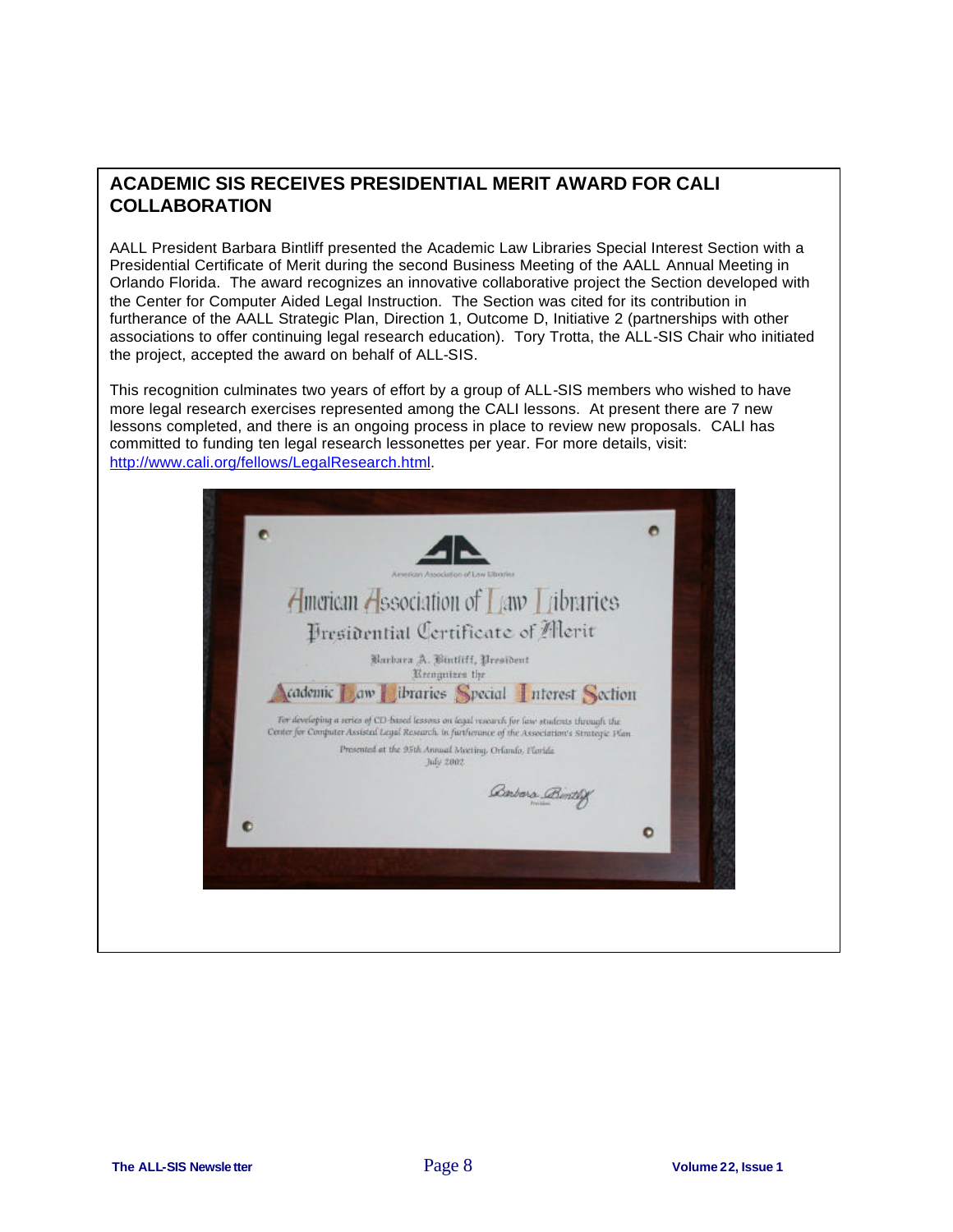## **Notice for "Old Timers" or Those with Long Term Memories**

The AALL Spectrum will soon begin running a series of profiles of all SISs. In the course of preparing the ALL-SIS profile, I've discovered that pre-web it was very easy to lose track of documents and information. We have some information on our website now relating to the founding, but I am looking for more.

If you were actually there in San Francisco in 1979 when the ALL-SIS had its first meeting, and you have any memory of the event, please drop me an email with your recollections. According to various reports, there were 47 members the first year. Some of the early members are no longer working in law librarianship, so I'm very interested in hearing from any of you who were there or were aware of activities leading to the founding of the ALL-SIS or in the early years.

Please send me recollections of how the group began and why the group began. I'm also interested in any anecdotes, funny or otherwise. If you have any documents relating to the early years of the ALL-SIS, please send those too. We are planning to scan some of these documents and make them available on the ALL-SIS website. Please don't be shy! Share your memories!! Send emails to Rosalie Sanderson at rsanderson@nyls.edu.

## **ALL-SIS Member News**

Druet Cameron Klugh, reference librarian at the University of Colorado Law Library, co-presented "Computer Assisted Legal Research Options" to the Law Office Technology Committee of the Colorado Bar Association on May 2, 2002. Their topic canvassed subscription and free sites on the Internet, such as Westlaw.com, Lexis.com, LoisLaw.com, QuickLaw.com, Findlaw.com, and LexisOne.com. They focused on the importance of self-assessments in order to identify what resources are best for particular research needs, as well as evaluating database resources and licensing agreements so people can make sure they get what they pay for.

The University of Colorado Law Library welcomes Joanne Dugan as the new head of public services. Dugan was formerly a manager of library relations at West Group.

Druet Cameron Klugh, reference librarian at the University of Colorado Law Library, received an AALL Type 1 scholars hip and a LexisNexis /John R. Johnson Memorial Scholarship in July. Klugh is the immediate past president of the Colorado Association of Law Libraries and is attending the University of Illinois Graduate School of Library and Information Science.

Jane Thompson, former head of faculty services at the University of Colorado Law Library, has been promoted to assistant director for faculty services in recognition of her outstanding service and performance.

James G. Durham, Publications and Reference Librarian at South Texas College of Law, recently served as Chair of the organizing committee for an "Alternative Family Law CLE," co-sponsored by the College and by the Stonewall Law Association of Greater Houston. The CLE had 65 attendees and 9 speakers for the full-day seminar which focused on the legal rights of unmarried heterosexual couples, non-sexual roommates, and lesbian, gay, bisexual, and transgendered families. Mayor Lee Brown of Houston proclaimed September 25, 2002, "Alternative Family Law Day" in honor of the groundbreaking event. A copy of the proclamation was unveiled and presented to Dean Frank T. Read at the beginning of the program.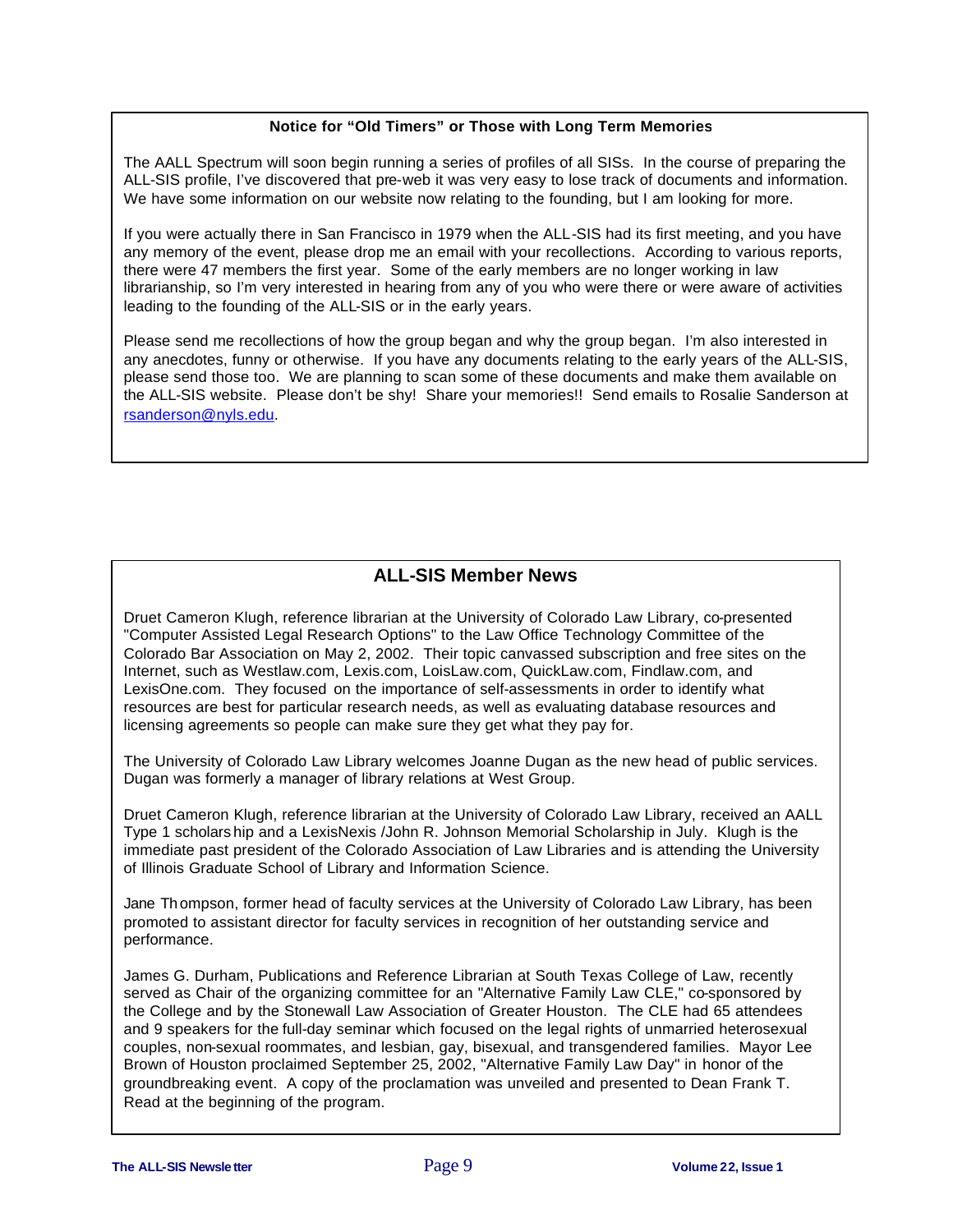## **Collection Development Task Force Update**

The Task Force on Collection Development met briefly in Orlando in July to review progress on our initial charge, add some new responsibilities, make assignments, and establish timelines. Here is what we hope to complete by the 2003 annual meeting:

1) identify and evaluate commonly used tools for selections;

2) identify and evaluate tools for collection evaluation (especially important in the wake of the cessation of AALS Recommended Law Books & RLG conspectus);

3) develop a bibliography on collection development organizational structures;

4) examine organizational structures used in law libraries;

5) fill in the rest of the survey started in spring 2002 to identify the individual in each law library who has primary responsibility for collection development oversight;

6) develop a training outline for new collection development librarians; and

7) consider methods of making this material widely available to academic law librarians, e.g., via a link on the ALL-SIS website or some other method.

We will be using various methods of collecting this information, including formal and informal surveys of our colleagues. We welcome your feedback on any of the above items. Tell us what you know or what you need to know!

Task Force members are Margie Axtmann (Chair), Pam Deemer, Shaun Esposito, Richard Humphreys, Anne Klinefelter, Doug Lind, Marguerite Most, and Sally Wise.

## **News from The Academic SIS Education Committee**

On behalf of the Academic SIS, Education Committee, I want to announce that the following programs we submitted to the Annual Meeting Program Committee have been accepted:

## **Long Programs:**

Envisioning the Future Teaching Role of Law **Librarians** Featuring Stephen Abram - Coordinator and moderator, Carole Hinchcliff, Ohio State

Secure Connections: Safety and Security in the Law Library Coordinator and moderator - George Pike, University of Pittsburgh

## **30 Minute Programs:**

"Making" Law Review: How Law Libraries Support Academic Law Journals and Staffs Featuring Paul George, Univ. of Pennsylvania - Coordinator and moderator, James Duggan, Southern Illinois

ABA Statistics: Tackling Topical Questions Coordinator and moderator, Ajaye Bloomstone

Also, Kit Kreilick's 30 minute program, How to Write a CALI Legal Research Exercise, which we co-sponsored, was accepted.

We welcome your attendance at these programs in Seattle!

Thank you

Carole Hinchcliff and Ajaye Bloomstone (Cochairs) Camille Broussard Carol Grant Ted Potter Merle Slyhoff (ex -officio)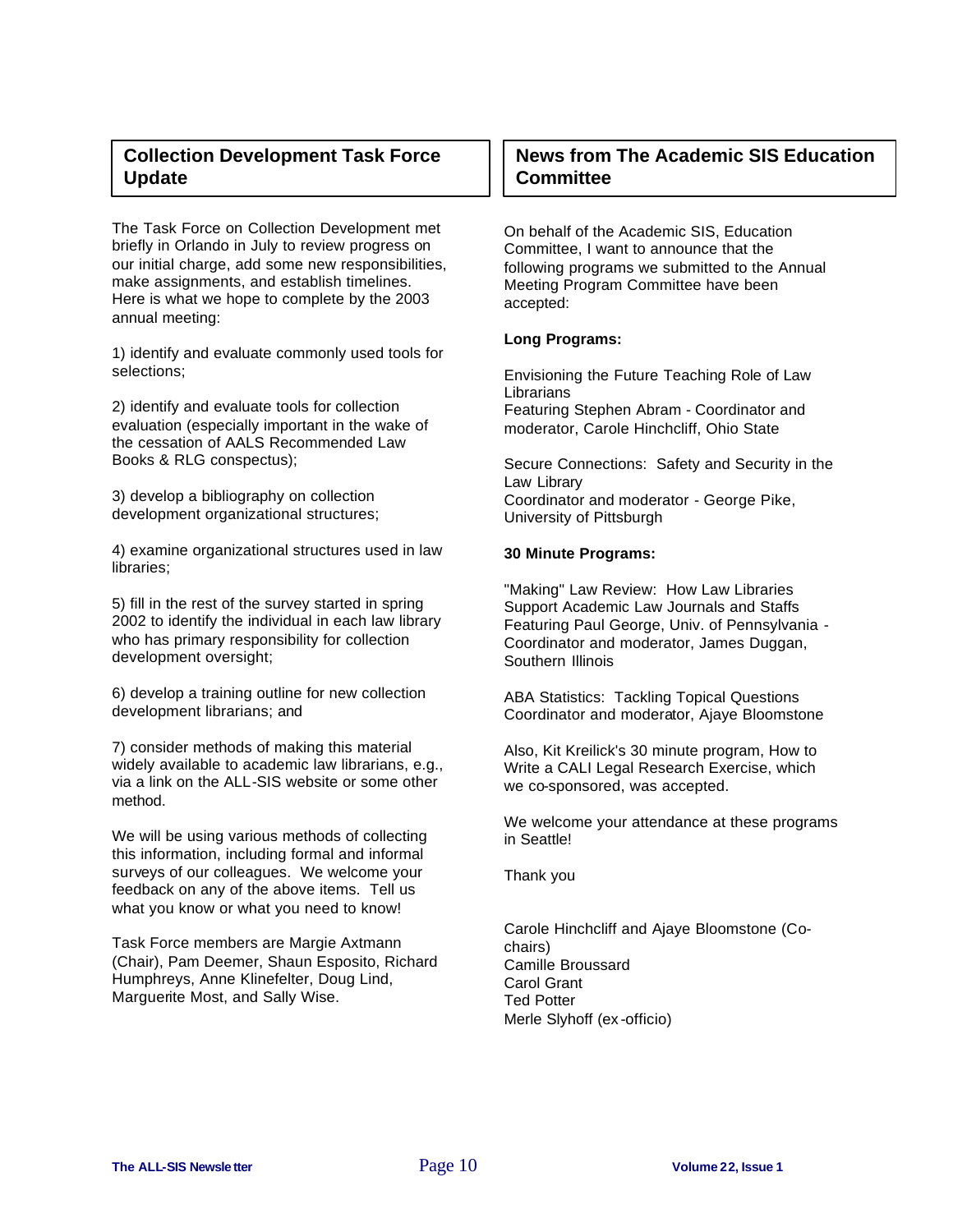## **GRC Seeks PAGI Nominations**

The Government Relations Committee is currently soliciting nominations for the 2003 Public Access to Government Information (PAGI) Award. Established in1999, this award honors significant contributions by persons or organizations involved in the protection and promotion of greater public access to government information. Recipients need not be law librarians or members of AALL. Previous PAGI award winners have been the United States Government Printing Office in 1999 for its website, GPO Access, and the Library of Congress in 2000 in honor of its website, THOMAS. This year it was awarded to FirstGov for their wonderful revised web site.

Criteria for selection include:

1. A contribution that significantly improves public access to government information, thereby increasing the public's knowledge about the workings of government.

2. The extent to which the individual or organization has had a positive impact on protecting and promoting public access to governmental information.

3. The extent to which the effort advances the AALL mission and Government Relations Policy.

Nominations should be in the form of a letter to the chair, with at least one page of explanation about the nominee's qualifications for the award. Supporting documentation should also be included if available.

Nominations must be sent to the Chair of the Government Relations Committee, Charlene Cain (Louisiana State University, Paul M. Hebert Law Center Library, Baton Rouge, LA 70803-1010, llcain@lsu.edu), no later than February 1, 2003.